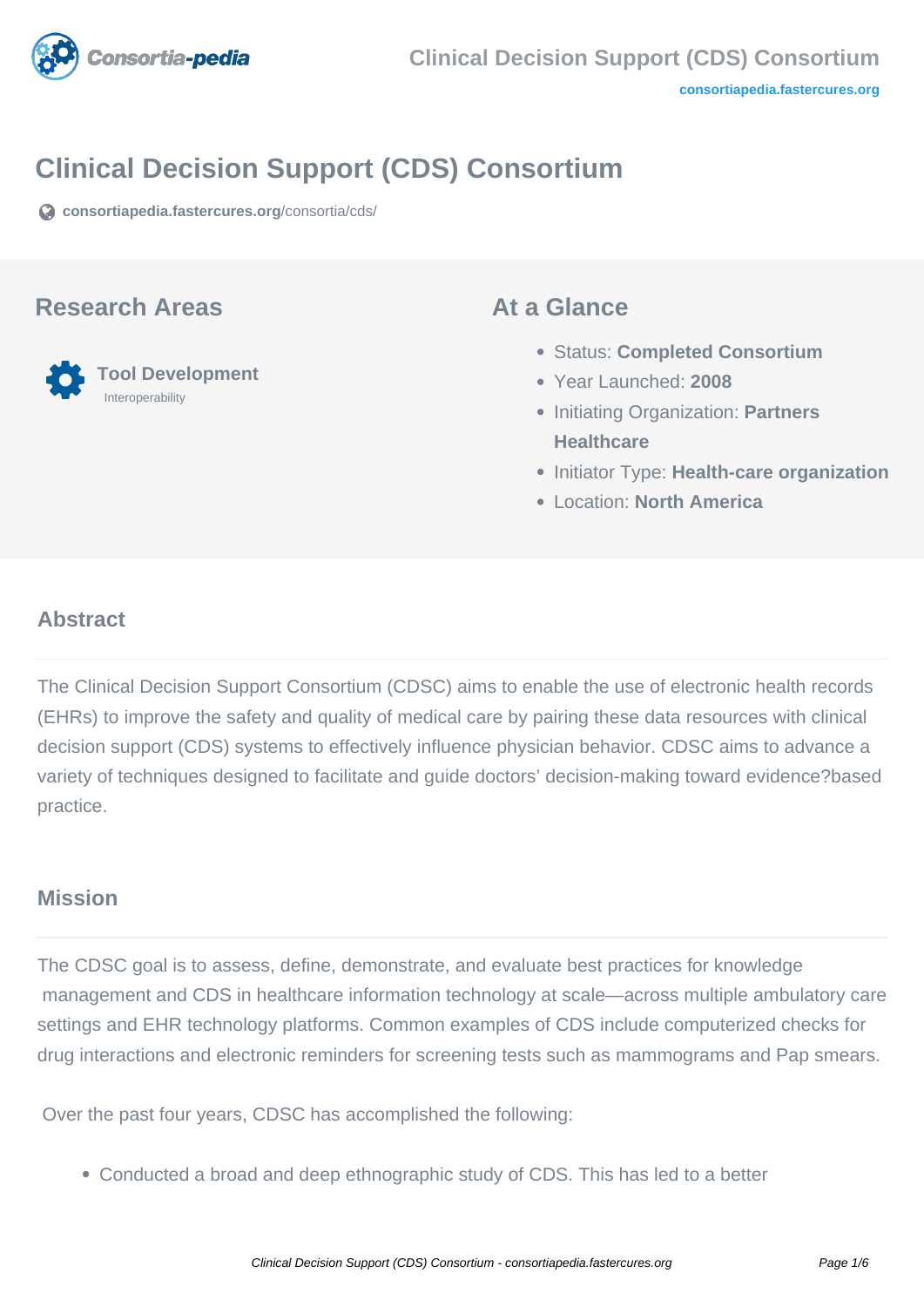

### **Clinical Decision Support (CDS) Consortium**

#### **[consortiapedia.fastercures.org](http://consortiapedia.fastercures.org/)**

understanding of technical and sociological issues related to decision support, which has proved critical as CDSC develops CDS content and carries out demonstrations across a variety of CDSC member sites and has also yielded important recommendations to key decision support stakeholders and policymakers.

- Developed a practical four?layer knowledge representation stack and Knowledge Authoring Tool for translating clinical guidelines from human-readable into machine-executable form for a variety of CDS modalities.
- Developed and launched a publicly accessible, web?based Knowledge Management (KM) Portal for collating and browsing knowledge artifacts used in CDS.
- Constructed and tested novel web?based CDS services, integrated them into two EHRs (the Partners HealthCare System [PHS] Longitudinal Medical Record and the Regenstrief Institute CareWeb), and ran a six-month pilot. CDSC is now working with NextGen and GE to implement the services in their commercial EHRs.
- Devised a novel measurement model for CDS that accounts for the myriad of ways that CDS can influence practice, as well as the decision support process and ultimately clinical quality.
- Developed legal agreements to support CDSC knowledge sharing and use of CDS services.
- Built a robust clinical content governance process and tackled difficult issues relating to provenance, standardization, localization, and versioning.
- Disseminated its findings widely by presenting at more than a dozen national and international meetings and by publishing papers at conferences and in journals

CDSC's main deliverables include the following:

 Tangible, actionable artifacts: These include shareable, human readable, and computable forms of PHS-developed clinical practice guidelines, software, and demonstration systems, which will be made available to the public.

 Software tools and technologies: CDSC produces tools and software that are shared with all consortium members. Cloud-based CDS services are available for consumption in remote electronic medical record (EMR) systems, and implementation guides and technical specifications are available to assist with implementation. The Knowledge Authoring Tool allows users to create knowledge artifacts in the Level 3 knowledge representation formalism.

 Detailed guidance and recommendations: These will be based on what CDSC learns from its efforts, for external parties such as the Certification Commission for Health Information Technology and the Health Information Technology Standards Panel.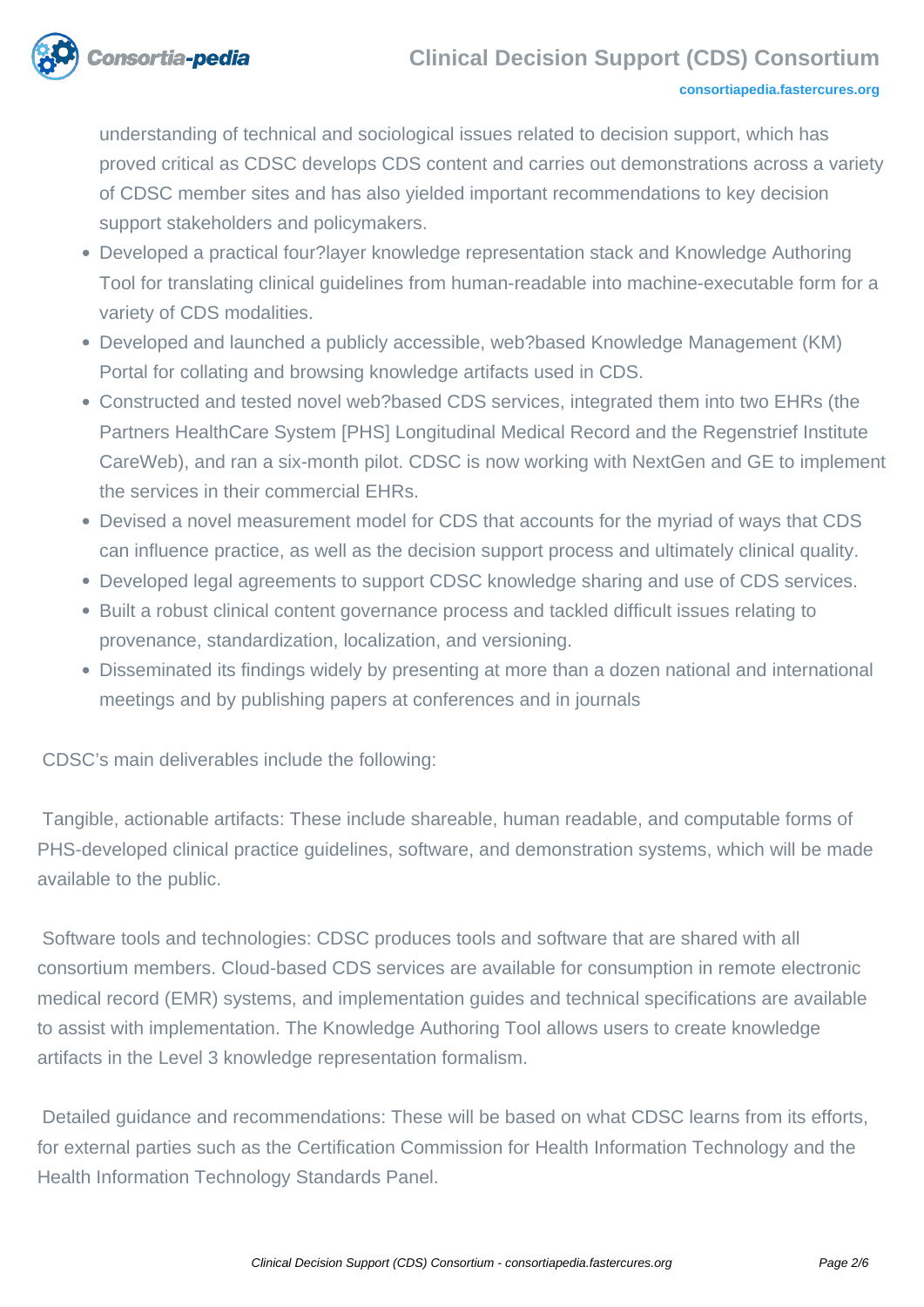

 Set of knowledge management best practices: This will include methods for knowledge management, representation, implementation, and performance assessment, and for management of decision support–related organizational change. CDSC will share this knowledge through a variety of channels, such as presentations, academic papers and reports, and content posted through the Association for Healthcare Research Quality's National Resource Center for Health Information Technology.

# **Structure & Governance**

CDSC is composed of more than 90 members who participate among 10 various consortium teams, which are coordinated by a project lead (Blackford Middleton, M.D., M.P.H., M.Sc., FACP, FACMI, FHIMSS). These teams include the following:

 The Research Management Team (RMT) manages and oversees the nine project teams that are responsible for the completion of CDSC research projects, tasks, and evaluation efforts. The RMT facilitates the execution of the CDSC program by employing project-management best practices to control and monitor daily research activities.

 The Knowledge Management Lifecycle Assessment Team conducts surveys and site visits at the CDSC member institutions to assess CDS activities and practices both before and after CDS site implementations.

 The Knowledge Translation and Specification (KTS) Team is charged with selecting guidelines to use in consortium activities and translating these guidelines into the multilayered knowledge representation format for use in the service and demonstration projects.

 The Knowledge Management Portal Team develops and implements collaborative knowledge management tools for use in the development, review, publication, cataloging, and archival of knowledge specifications in human- and machine-readable forms.

 The Recommendations Team assesses state-of-the-art methods for CDS system support and evaluates results from CDSC best practices development. The team also defines a series of recommendations for vendors, content vendors, and regulatory and certification authorities on CDS best practices.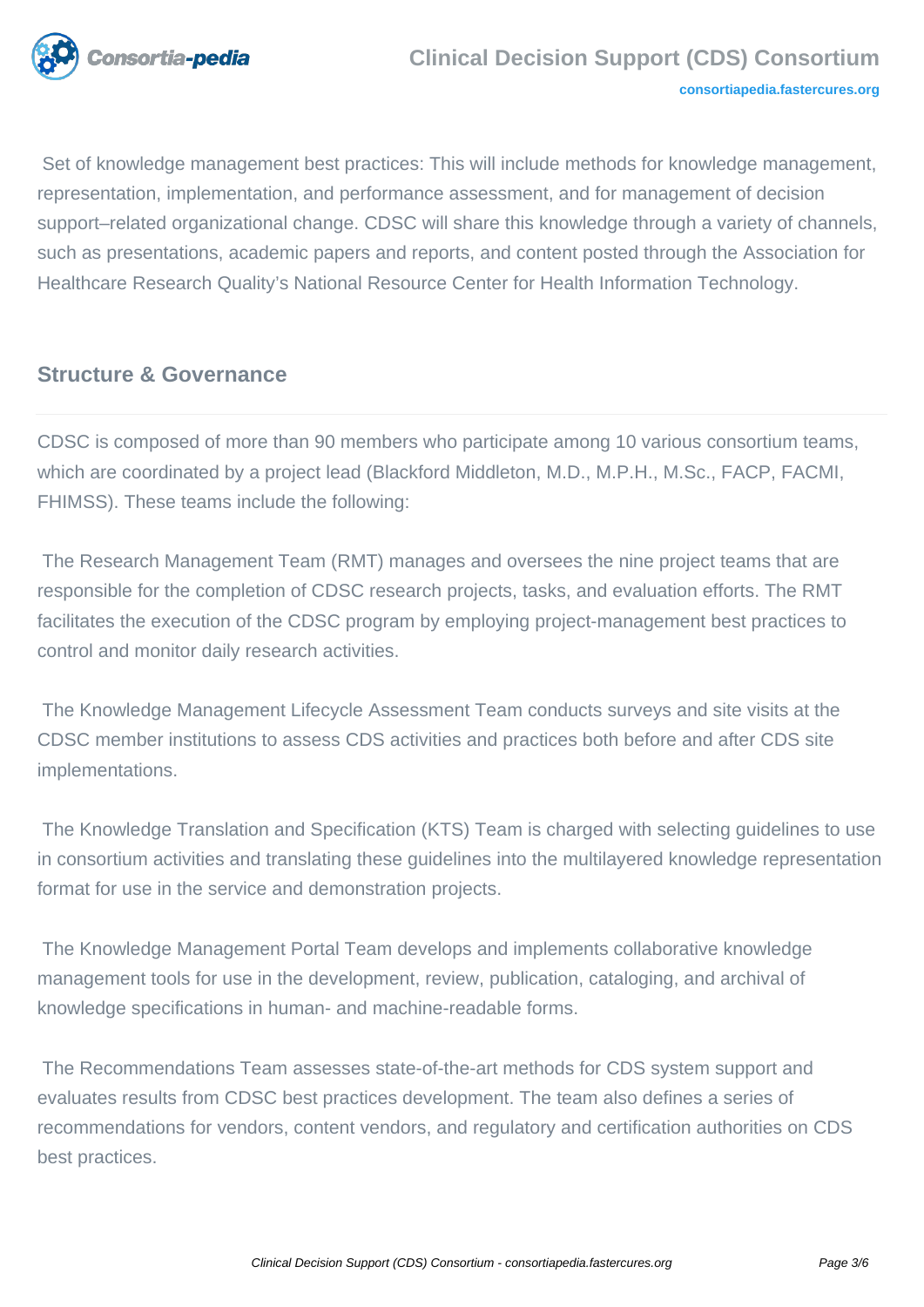

 The CDS Services Team develops publicly available web services, from the CDS knowledge representations prepared by the KTS team, for use in information systems among CDSC member institutions.

 The CDS Demonstration Team works in conjunction with site-specific demonstration teams to perform analysis on the development and implementation of CDSC services.

 The CDS Dashboards Team develops performance reporting tools and CDS dashboards to promote adherence to consortium guidelines among providers and clinical quality staff.

The CDS Evaluation Team coordinates and conducts evaluations of all CDSC projects.

 The Content Governance Committee is a group of subject-matter experts who make policy decisions regarding CDS content development, use, and sharing.

## **Data Sharing**

To aid in dissemination, CDSC lists its publications here: <http://www.cdsconsortium.org/dissemination.asp>

# **Links/Social Media Feed**

Homepage <http://www.cdsconsortium.org/>

## **Sponsors & Partners**

Vanderbilt University Medical Center 2525 West End Ave, Suite 600 Nashville, TN 37203-8820 phone: 615-343-3715

### **Accenture**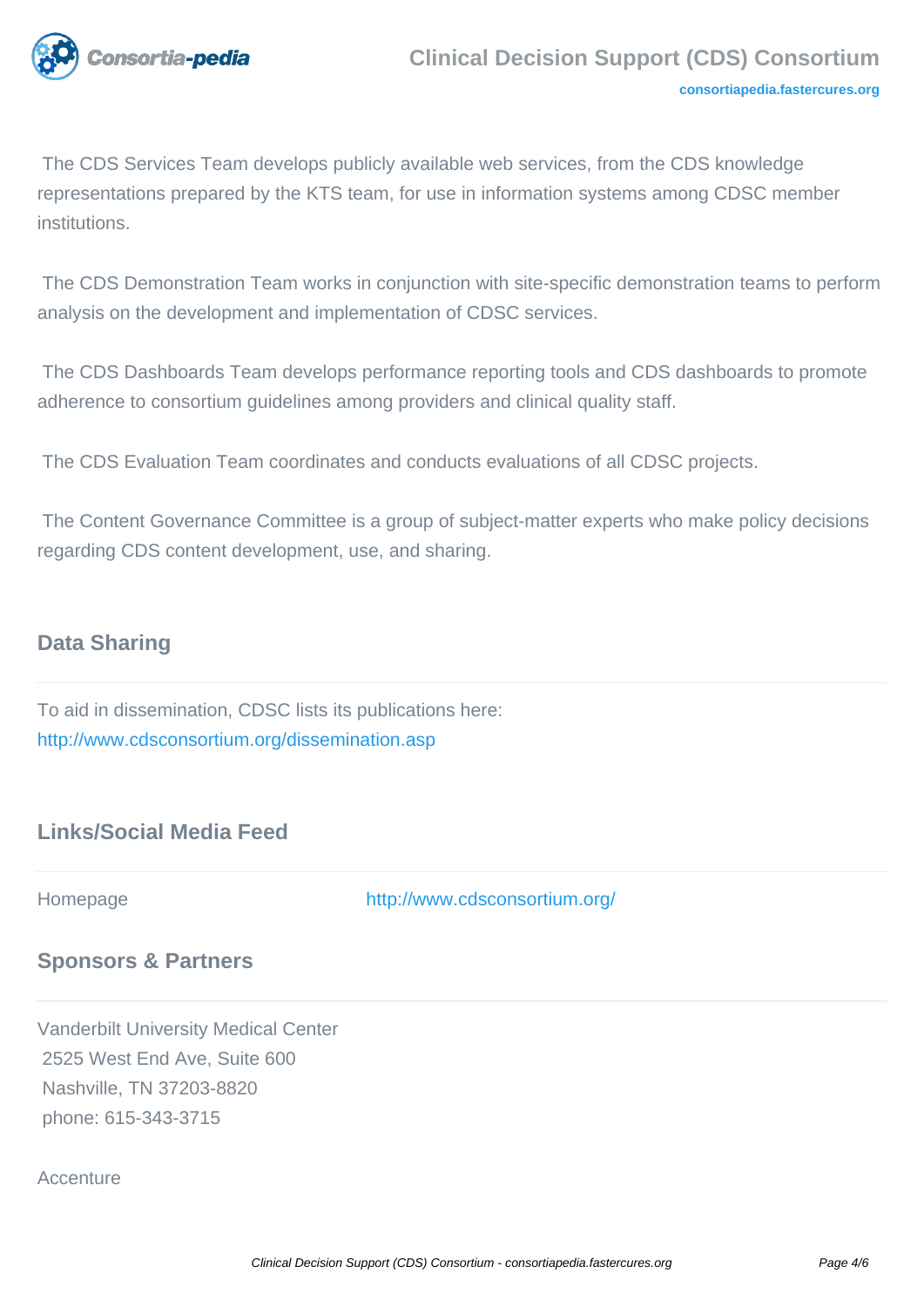

**[consortiapedia.fastercures.org](http://consortiapedia.fastercures.org/)**

Applied Pathways AT&T CIRD at Partners HealthCare CQA at Partners HealthCare DGIM at Brigham and Women's Hospital Duodecim Medical Publications EBSCO Publishing **Evinance** GE Healthcare Geisinger Illinois Gastroenterology Group **InterSystems** Kaiser Permanente Main Line Health Mayo Clinic **Miliorix** MITRE Corporation Mount Sinai Medical Center newMentor **NextGen** Oregon Health & Science University **Philips** Regenstrief University Siemens The University of Texas Health Science Center at Houston and Oregon Health Sciences **University** Truven Health Analytics University of Medicine and Dentistry, New **Jersey** University of Utah Health Sciences Center Vanderbilt University Medical Center Veterans Health Administration Wolters Kluwer Health WVP Health Authority